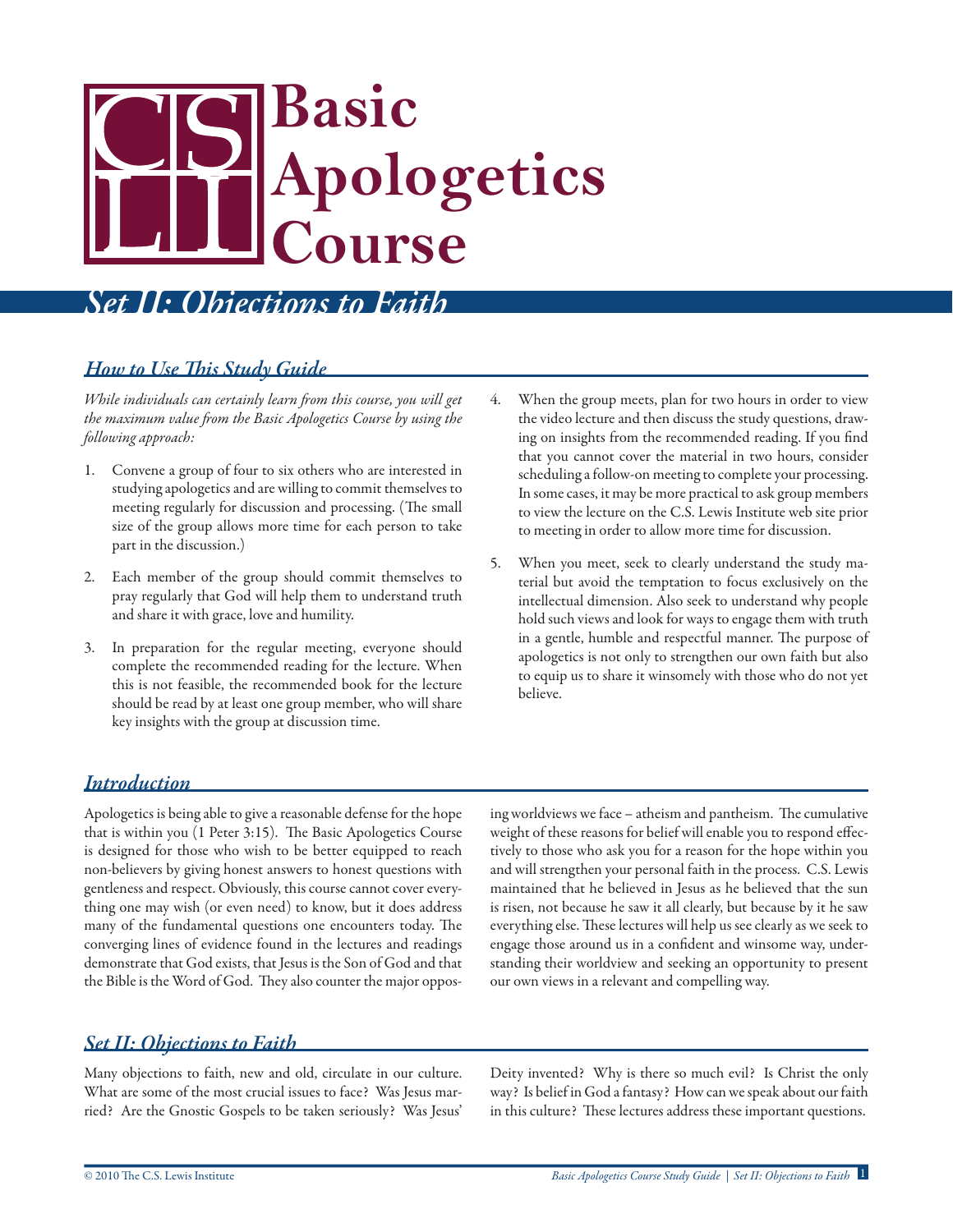# *Disc I – Authority of Scripture: Can the Gospels Be Trusted?*

The Scriptures in general, and the Gospels in particular, have been under a massive assault in recent years not only from atheists but from those in the liberal theological sector. Some say that much of the Gospels was invented by the early church. In the last generation the representative of this criticism was Rudolf Bultmann. In this generation critics include the Jesus Seminar (i.e., Marcus Borg, John Dominic Crossan, etc.), Bishop

#### *Study Questions*

- 1. What are some of these unlikely bestsellers?
- 2. What is the evidence that Jesus was married and had a child?
- 3. Was Jesus' divinity invented at Nicea (325 AD)?
- 4. Does the discovery of the Gospel of Judas cause us to question what we have believed?

Spong, and Elaine Pagels. From a more secular point of view, Bart Ehrman and Dan Brown's DaVinci Code have attracted a large readership. What can be said to these attacks that so permeate our culture, surfacing in editorials, TV talk shows, and blogs? Can we give a credible argu-ment that the Gospels are historical? Yes. There is strong evidence for the reliability of the Gospels, and it is important to know it if our faith is to withstand the attacks of unbelieving scholars.

- 5. Do the Gnostic Gospels change our picture of Jesus?
- 6. Is the New Testament text hopelessly corrupted?
- 7. Was the Canon determined by the winners?

#### *Disc II – The Problem of Evil: How Can You Believe in God When There is So Much Evil, Pain, and Suffering in the World?*

C.S. Lewis found the problem of evil a stumbling block that initially prevented him from coming to faith. The problem can be stated this way: If God is all powerful, he could eliminate evil; if God is all good, he would eliminate evil; Evil is not eliminated; therefore, there is no such God. Lewis would put this problem to Christians and was unsatisfied by their responses, until he realized a problem with his own view. As an atheist, he did not believe that there was anything really evil (only pain in a world of pain). If there was real evil, he needed a standard (infinite) by which it could be judged. Thus, by considering the nature of evil (and

## *Study Questions*

- 1. Why does every worldview have a problem of evil?
- 2. Why do some worldviews have a more difficult problem than Christianity?
- 3. What is the deductive problem of evil?
- 4. How can the charge of contradiction (in the theistic set) be answered once and for all?

good), he argued himself back to God. Every worldview must face the problem of evil. Atheism and Pantheism, for example, have a greater problem than Christianity in that they have no basis for objective evil (or good). This lecture deals with various answers to the problem of evil. Is there a contradiction at the heart of Christianity? How can free will, natural law, and soul making show us a way to answer this problem? Once we have the shape of an answer to the intellectual problem of evil, how do we deal with the emotional problem? These central issues are developed in this session.

- 5. How can the inductive problem of evil (the amount of evil) be addressed?
- 6. How do free will, natural law, and soul making factor into this issue?
- 7. Once the shape of an intellectual answer is given, how can we deal with the emotional factors? How can Lewis's A Grief Observed be a guide?

#### *Disc III – Is Christ the Only Way? There Are So Many Religions; How Can You Say Which One is Right?*

One of the most prominent objections to faith (some say the most prominent) is the exclusive claim that Christ is the only way to salvation. What can we say to this objection? Do we have to say that there is no truth in other religions? Are there commonalities or overlapping affirmations that Christianity makes that are held by other religious perspectives? Why is the incarnation such a radical claim? Why is Christianity of infinite importance or of no importance? How are the historical claims that the Gospel makes related to the exclusivity of faith? Which position seems most Biblical – exclusivism, inclusivism, or pluralism? This lecture deals with these important questions.